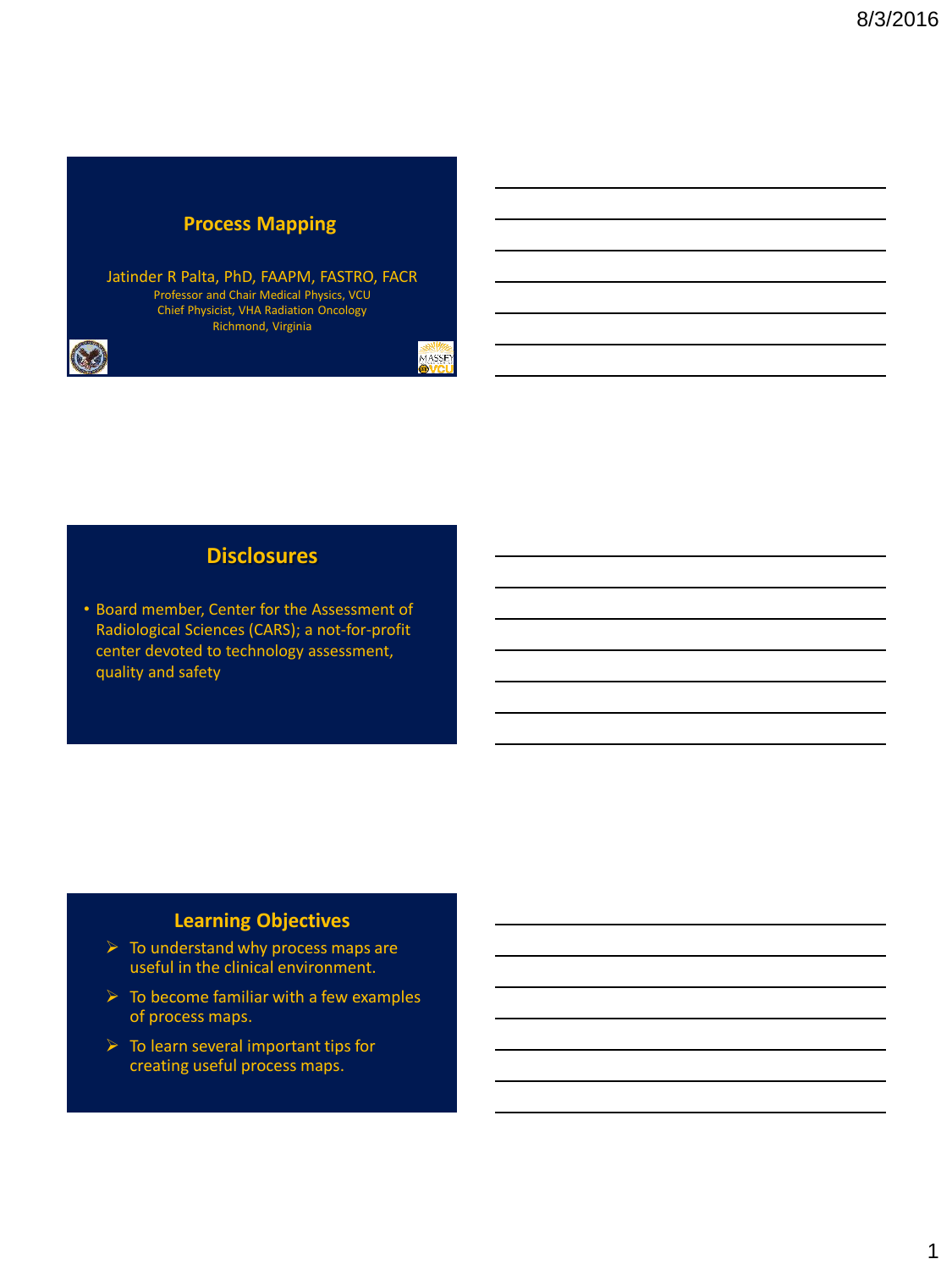#### **Process Maps in context**

- **Process Mapping** helps us to understand the details of the patient's clinical pathway.
- **Failure Modes and Effects Analysis** helps us to prioritize failure modes for further analysis.
- **Fault Tree Analysis** helps us to identify:
	- possible systemic program weaknesses
	- $\triangleright$  where to put barriers and checks.
- **Quality Management** uses these tools to help build a safer system.



#### **What is a Process?**

- A process is a series of steps or actions performed to achieve a specific purpose. process has inputs and outputs
- $\triangleright$  A process can describe the way things get done.
- All clinical workflows involve many processes.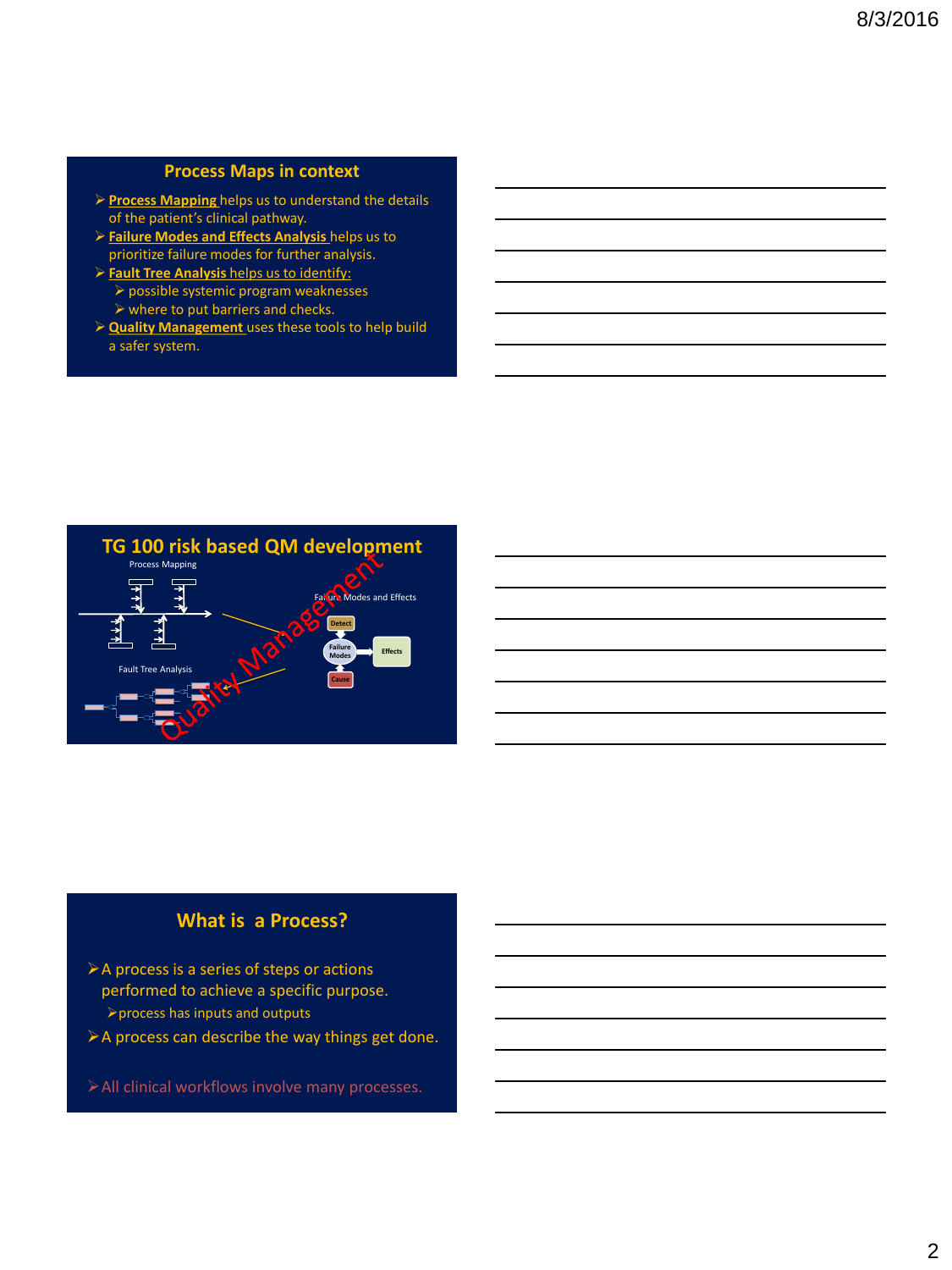# **What is a Process Map?**

A pictorial representation of the sequence of actions that comprise a process.

#### **Process Maps are used to**

- > Document processes.
	- Provide a reference to discuss how things should be done
	- Describe and understand the clinical workflow
- $\triangleright$  Analyze and improve on processes.
	- $\triangleright$  Identify areas of complexity and ambiguity
	- $\triangleright$  Identify failure modes and areas of re-work
	- $\triangleright$  To generate ideas for safety barriers
	- $\triangleright$  Illustrate process improvements

#### **Why is Process Mapping Important?**

 $\triangleright$  It provides an opportunity to learn, standardize, and improve clinical processes

> Clinical processes if not clearly documented can<br>be ambiguous and subject to multiple<br>interpretations

"*You don't learn to Process Map, you Process Map to learn".* Myron Tribus Quote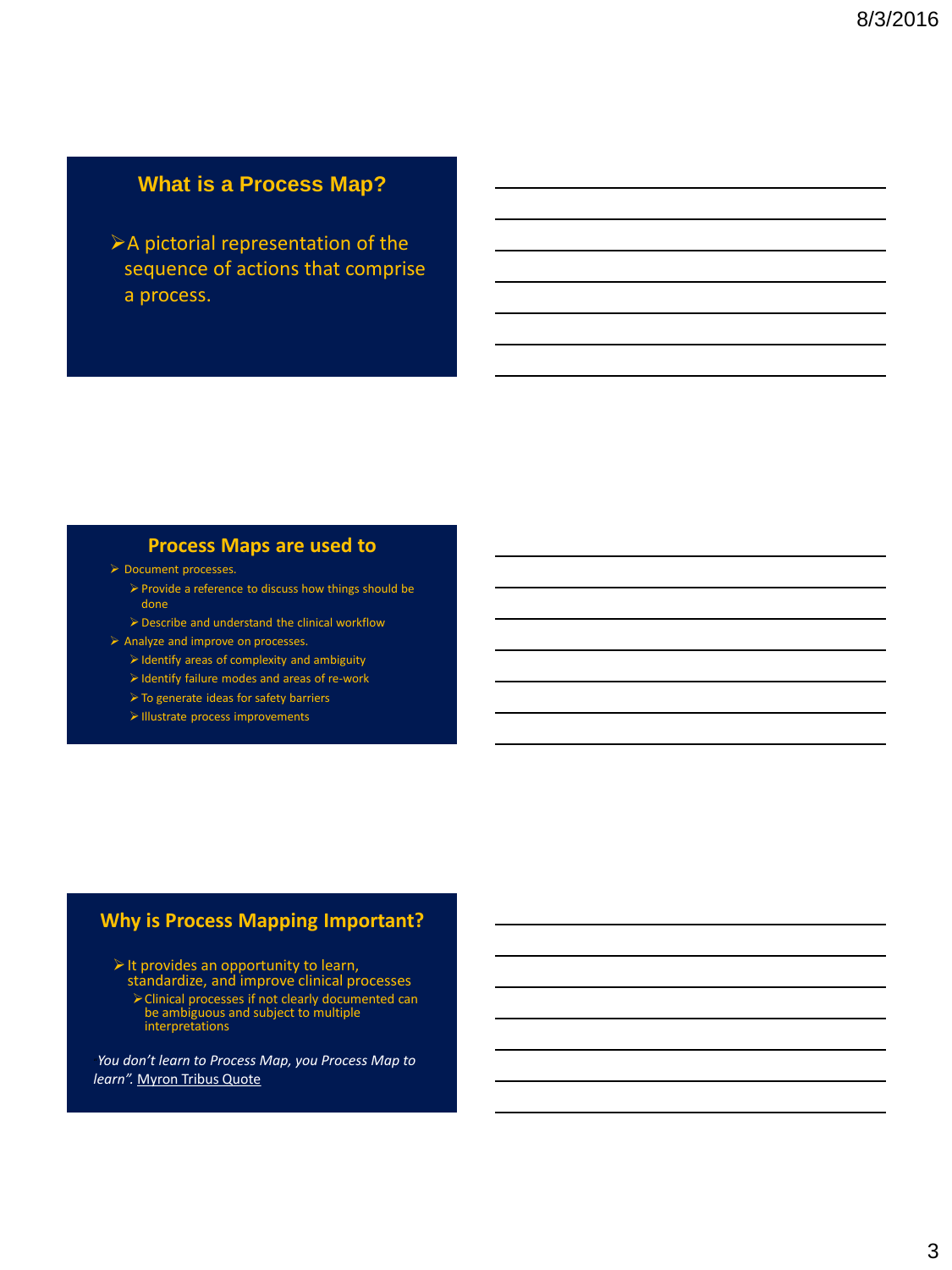# **What are the Benefits?**

#### Immediate benefits

- $\triangleright$  Improving communication everyone is on the same page!
- $\blacktriangleright$  Harmonizing clinical practice and ensuring that everyone operates with a shared model.
- Improving efficiency. Workflow inefficiencies can become obvious when mapped out visually

#### **Preparing to Process Map**

- $\triangleright$  Assemble the Team.
- $\triangleright$  Agree on which process you wish to process map.
- $\triangleright$  Agree on the purpose of the process.
- $\triangleright$  Agree on beginning and ending points.
- $\triangleright$  Agree on level of detail to be displayed.
- $\triangleright$  Start by preparing a narrative outline of steps.
- Identify other people who should be involved in the process map creation, or asked for input, or to review drafts as they are prepared.

## **Process Mapping**

- $\triangleright$  Select a process key step
	- $\triangleright$  Scale is important
	- $\geq$  Start with a small simple process
	- $\triangleright$  Realistic opportunity to make improvements
	- After becoming experienced move on to complex processes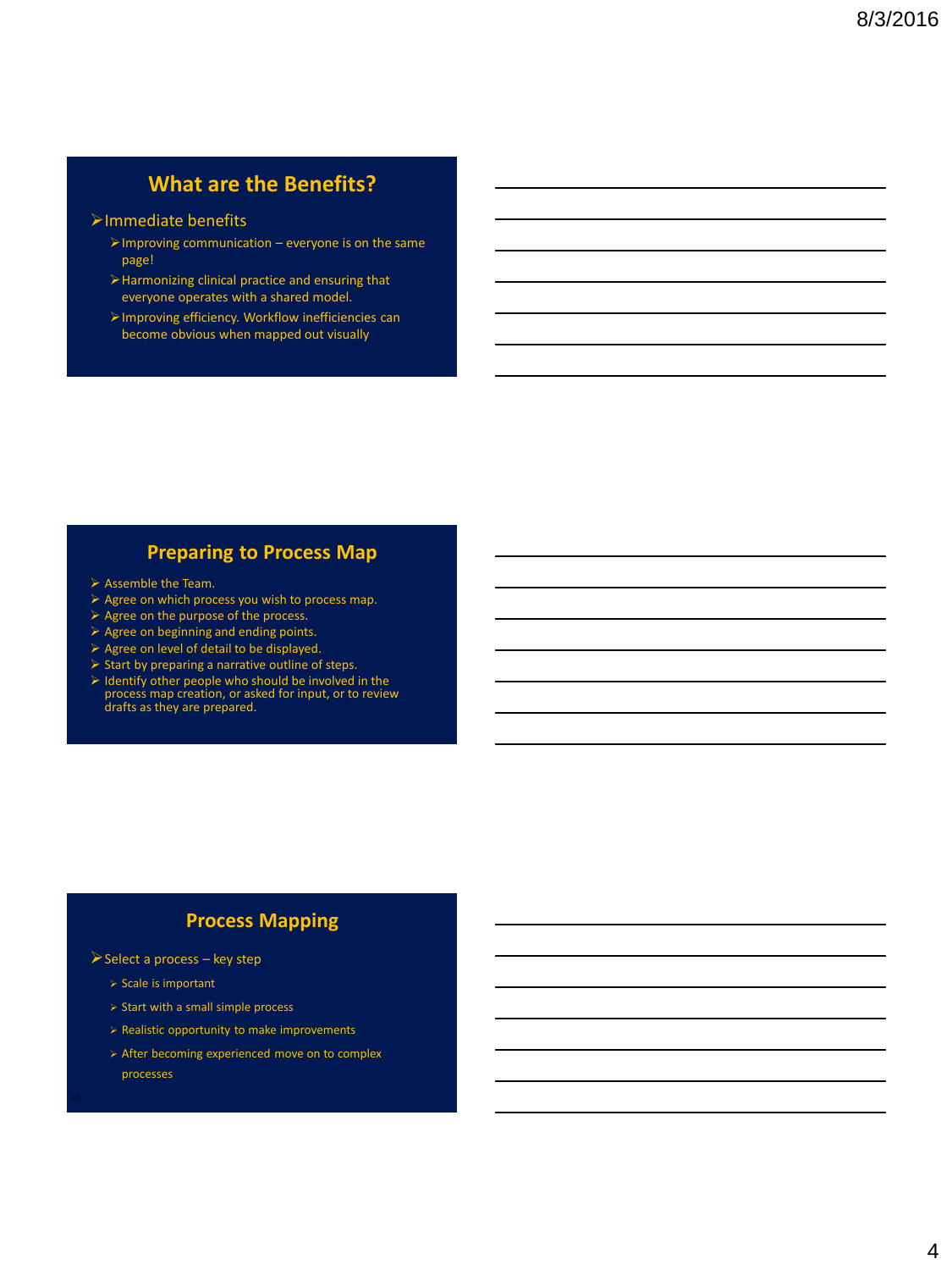**Day 1 Treatment:** position patient for treatment



#### **Day 1 Treatment:** position patient for treatment

**Process**

- **Sub-Process**
- $\triangleright$  Patient Identification
- $\triangleright$  Positioning patient in the immobilization device
- $\triangleright$  Shift patient to treatment isocenter
- $\triangleright$  Imaging for treatment position verification
- $\triangleright$  Image registration and correction vector (x, y, z)
- $\triangleright$  Apply correction vector and Re-mark







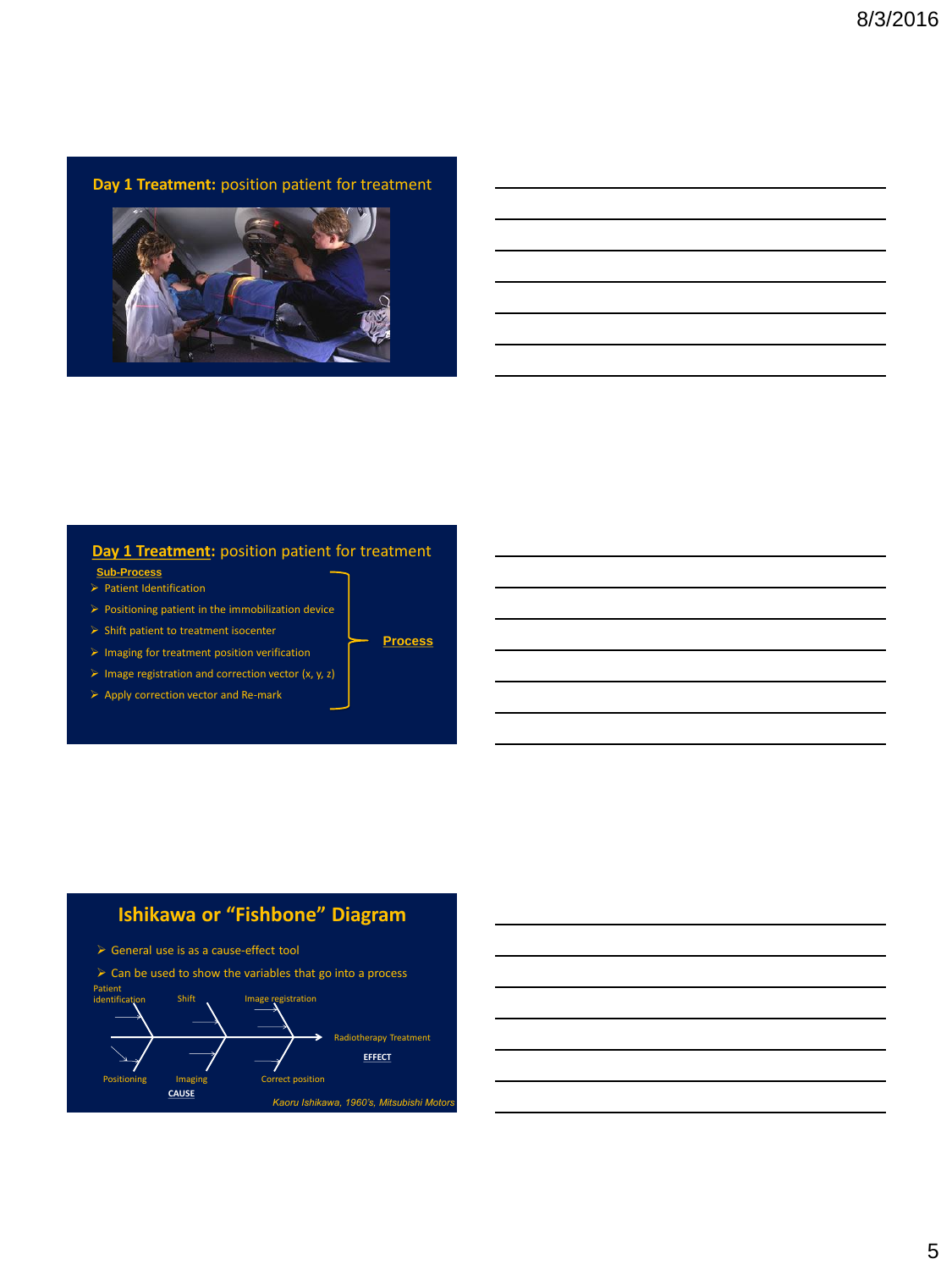

| <u> Alexandro de la contrada de la contrada de la contrada de la contrada de la contrada de la contrada de la co</u> |  |                             |
|----------------------------------------------------------------------------------------------------------------------|--|-----------------------------|
|                                                                                                                      |  |                             |
|                                                                                                                      |  |                             |
| <u> 1989 - Johann Stoff, amerikansk politiker (* 1989)</u>                                                           |  | ___                         |
|                                                                                                                      |  |                             |
|                                                                                                                      |  |                             |
| the contract of the contract of the contract of the contract of the contract of the contract of the contract of      |  | and the control of the con- |
|                                                                                                                      |  |                             |



|                                                                                                 |  | $\overline{\phantom{a}}$ |
|-------------------------------------------------------------------------------------------------|--|--------------------------|
| the contract of the contract of the contract of the contract of the contract of the contract of |  |                          |
|                                                                                                 |  | ___                      |
|                                                                                                 |  |                          |
|                                                                                                 |  |                          |
|                                                                                                 |  |                          |

# **Symbols Used to Process Map**



**Activity**: A **box or rectangle** is used to show a task or activity performed in the process. Although multiple arrows may come into each box, usually only one arrow leaves each box.

**Decision**: A **diamond** shows those points in the process where a yes/no question is being asked or a decision is required.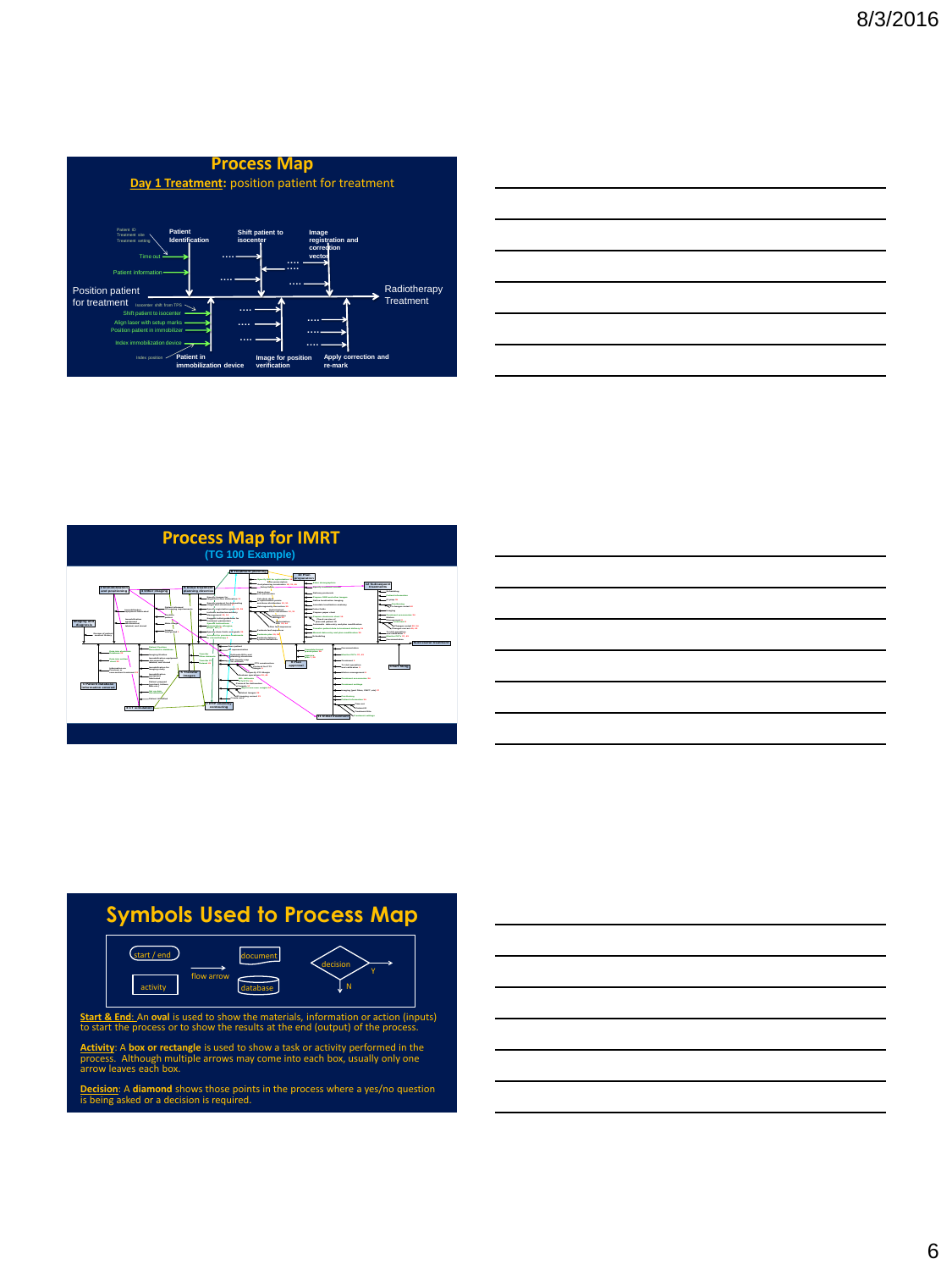# **Process Map of Patient Setup**

**Process flow diagrams**



# **Process Maps – Why Bother?**





# **CAUTION……..**

Choose the right level of detail. A process map that is too general loses its utility, while one that is too detailed becomes unmanageable and staff lose the big picture.